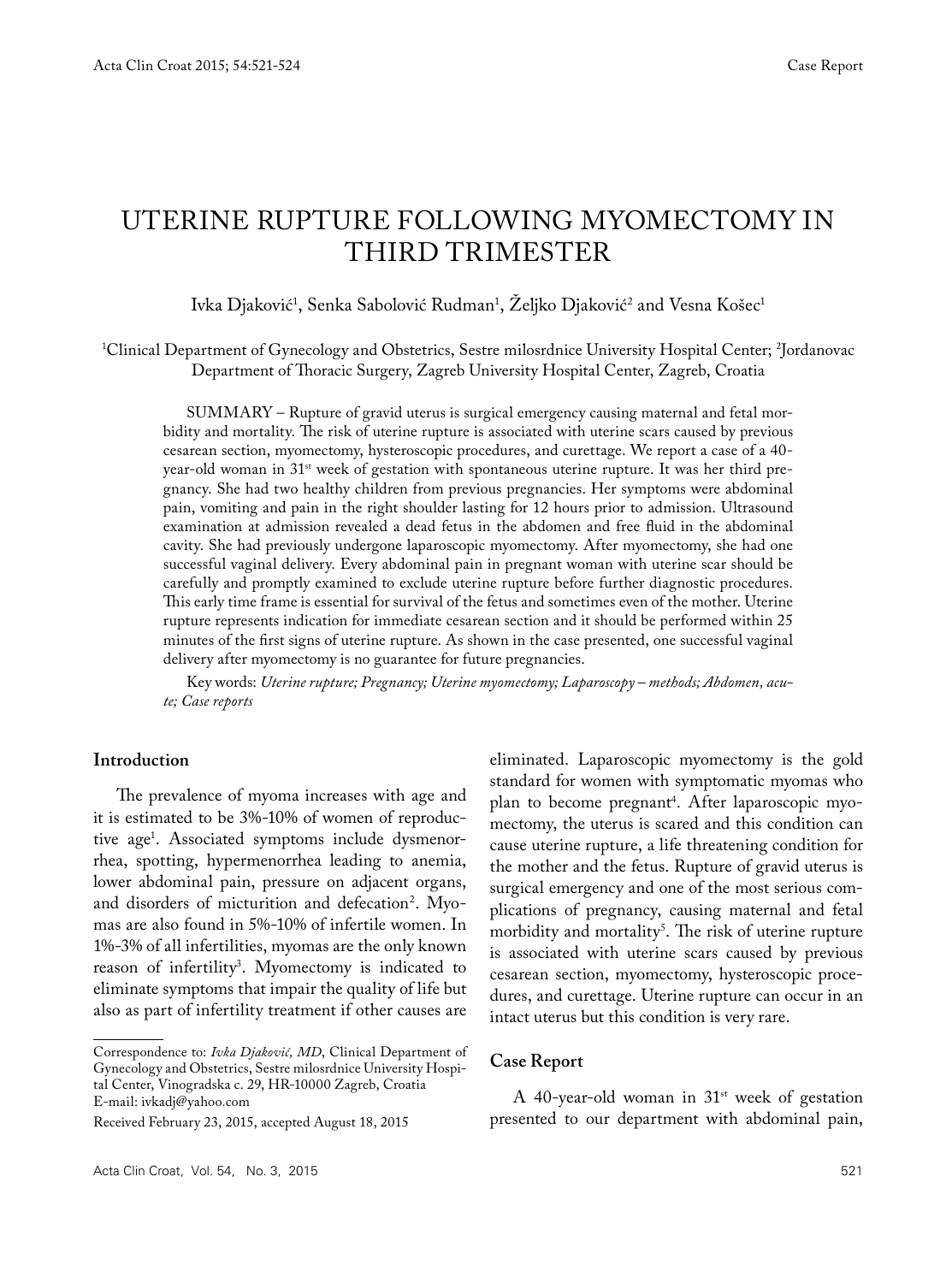vomiting and pain in the right shoulder lasting for 12 hours. It was her third pregnancy. She had two healthy children from previous pregnancies. Emergency ultrasound examination at admission revealed a dead fetus in the abdomen and free fluid in the abdominal cavity.

This pregnancy was regularly controlled and placenta previa totalis was verified. She had previously undergone laparoscopic myomectomy after first successful pregnancy and one more successful pregnancy after myomectomy. Laparoscopic myomectomy was performed after years of menstrual discomfort and pain. At the operation intramural, a 6 cm large myoma on the fundus of the uterus was found and resected by entering the uterine cavity. Approximation was assured by appropriate suture, according to the data available.

Emergency laparotomy was done 20 minutes after admission and spontaneous rupture of the uterus was confirmed. The entire amniotic sac was found in the peritoneal cavity, with rupture of the uterine fundus and completely exfoliated placenta. Abdominal cavity was filled up with blood and clots. A dead male fetus was delivered weighing 2150 grams and 44 cm in length. Abdominal exploration was done by a surgeon and a 6 cm large intramural myoma in the back part of the uterine isthmus was revealed. The uterus was sutured by two layer closure. Postoperative follow up was unremarkable and the patient was discharged on postoperative day 4. Ultrasound examination revealed another 6 cm large intramural myoma.

## **Discussion**

Uterine rupture can occur at any stage of pregnancy but it is most likely in third trimester. It can happen in an intact uterus but it is more frequent in a scarred one. Unscarred uterine rupture is a rare event and it usually occurs in late pregnancy or during labor. It is often related with high parity, abnormal placentation, uterine anomalies, obstetric maneuvers, malpresentation, expressive uterine expressions, injudicious use of oxytocin, uterine diverticula, and chronic corticosteroid use<sup>6,7</sup>.

Risk factors for uterine rupture are uterine scars caused by previous cesarean section, myomectomy, hysteroscopic procedures, and curettage<sup>8,9</sup>. Cesarean

section is the most frequent procedure on the uterus and the leading cause for uterine scar and uterine rupture<sup>10</sup>. A new technique called 'lower segment cesarean section' has decreased the number of uterine ruptures after this procedure but the number of cesarean sections is increasing in total causing increase in the total number of uterine ruptures<sup>7,11</sup>. This 'lower segment cesarean section' results in less scar tissue during the healing process because of less blood and less muscular supply. All this should provide safety for future pregnancies. The risk of uterine rupture increases with shorter inter-pregnancy interval<sup>10,12</sup>. In our case, spontaneous uterine rupture occurred at the scar left after myomectomy. Uterine myoma can have many symptoms and cause infertility. Myoma treatment is one of the most frequent surgical procedures on the uterus<sup>13</sup>. Laparoscopic myomectomy is the gold standard for women with symptomatic fibroids<sup>4</sup>. There is less subjectively reported postoperative pain, less fever, and a significantly shorter hospital stay than in any type of open myomectomy<sup>14</sup>. Every pregnancy after myomectomy, laparoscopic or abdominal, requires careful follow up for the risk of uterine rupture. Spontaneous uterine rupture is a life-threatening obstetric emergency carrying a high risk for the mother and the fetus15. Some studies found no difference in perinatal outcome between laparoscopic and abdominal myomectomy, with a high rate of successful vaginal delivery in both groups<sup>16</sup>. The incidence of uterine rupture in pregnancies after laparoscopic myomectomy is 1%17. Many obstetricians recommend elective cesarean section for women with prior myomectomy. This practice has led to an increased rate of elective cesarean section. In their study, Weibel *et al*. concluded that the incidence of vaginal delivery was significantly reduced if the uterine cavity was entered. Obstetricians consider entry in the uterine cavity at myomectomy, laparoscopic or abdominal, to be an important factor in determining the method of delivery, the use of oxytocin, and delivery by elective cesarean section<sup>18</sup>. Some studies of post myomectomy with 83% of vaginal deliveries report no uterine rupture<sup>19</sup>. In our case, myomectomy was performed laparoscopically and uterine cavity was entered. The myoma was intramural and 6 cm large. Most obstetricians recommend elective cesarean section in cases like this<sup>20</sup>. However, the patient had previously had one successful vaginal delivery af-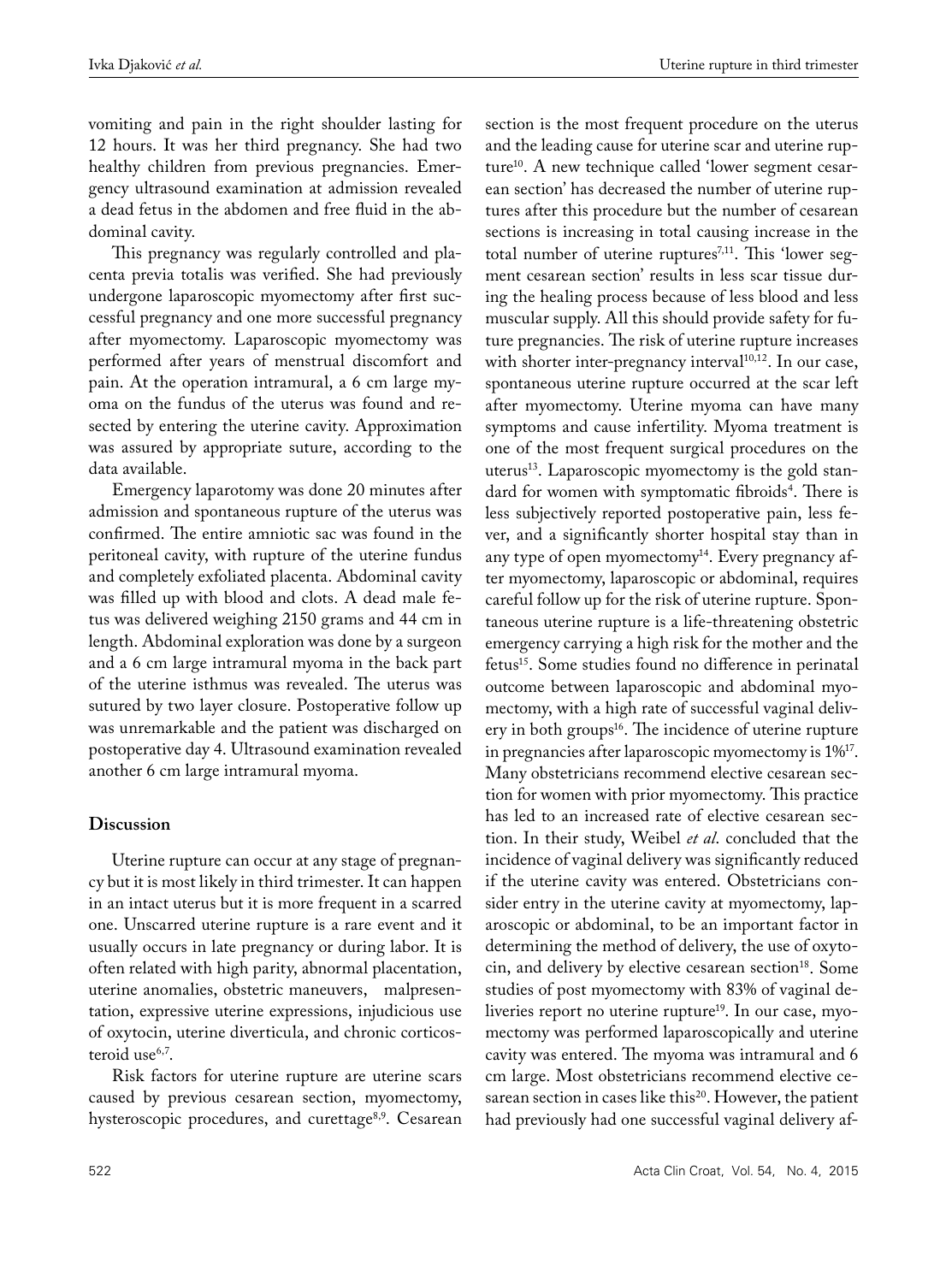ter myomectomy, which gave a false sense of security for the next pregnancy. Sutures after myomectomy are considered better than coagulation alone. In our case, the uterus was sutured and favorable outcome of the pregnancy was expected, especially after one successful vaginal delivery<sup>21</sup>.

Every sudden abdominal pain in a pregnant woman with uterine scar should be carefully and promptly examined to exclude uterine rupture before further diagnostic procedures. This early time frame is essential for survival of the fetus and sometimes even for the mother<sup>22</sup>. Delivery by immediate cesarean section within 25 minutes improves long-term neonatal neurologic outcome<sup>22</sup>.

As shown in this case report, one successful vaginal delivery after myomectomy is no guarantee for future pregnancies.

### **References**

- 1. Borgfeldt C, Andolf E. Transvaginal ultrasonographic findings in the uterus and the endometrium: low prevalence of leiomyoma in a random sample of women age 25-40 years. Acta Obstet Gynecol Scand. 2000;79(3):202-7.
- 2. Hoellen F, Griesinger G, Bohlmann MK. Therapeutic drugs in the treatment of symptomatic uterine fibroids. Expert Opin Pharmacother. 2013;14(15):2079-85.
- 3. Pritts EA, Parker WH, Olive DL. Fibroids and infertility: an updated systematic review of the evidence. Fertil Steril. 2009;91(4):1215-23.
- 4. Bohlmann MK, Hoellen F, Hunold P, David M. High-intensity focused ultrasound ablation of uterine fibroids – potential impact on fertility and pregnancy outcome. Geburtshilfe Frauenheilkd. 2014;74(2):139-45
- 5. Tsankova M, Nikolov A, Bosev D, Pirnireva E. Spontaneous uterine rupture in third trimester twin pregnancy following myomectomy. Akush Ginekol (Sofia). 2012;51(5):50-3.
- 6. Uzun I, Yildirim A, Kalelioglu I, Has R. Spontaneous rupture of unscarred uterus at 27 weeks of gestation. Arch Gynecol Obstet. 2010;281(6):999-1001.
- 7. Schrinsky DC, Benson RC. Rupture of the pregnant uterus: a review. Obstet Gynecol Surv. 1978;33(4):217-32.
- 8. Nkwabong E, Kouam L, Takang W. Spontaneous uterine rupture during pregnancy: case report and review of literature. Afr J Reprod Health. 2007;11(2):107-12.
- 9. Al-Zirqi I, Stray-Pedersen B, Forsen L, Daltveit AK, Vangen S. Uterine rupture: trends over 40 years. BJOG. 2015 Apr 2.doi: 10.1111/1471-0528.13394. [Epub ahead of print]
- 10. Bano R, Mushtaq A, Adhi M, Saleem MD, Saif A, Siddiqui A, *et al*. Rates of caesarean section and trials and success of vaginal birth after caesarean section in secondary care hospital. J Pak Med Assoc. 2015;65(1):81-3.
- 11. Habek D. Carski rez. In: Habek D, editor. Porodničke operacije. Zagreb: Medicinska naklada; 2009. p. 220-42. (in Croatian)
- 12. Stamilio DM, Defranco E, Pare E, Odibo AO, Peipert JF, Allsworth JE, *et al*. Short interpregnancy interval: risk of uterine rupture and complications of vaginal birth after caesarean delivery. Obstet Gynecol. 2007;110(5):1075-82.
- 13. Anonymous. Alternatives to hysterectomy in the management of leiomyomas. ACOG Practice Bulletin No. 96. American College of Obstetricians and Gynecologists. Obstet Gynecol. 2008;112:201.
- 14. Bhave Chittawar P, Franik S, Pouwer AW, Farquhar C. Minimally invasive surgical techniques *versus* open myomectomy for uterine fibroids. Cochrane Database Syst Rev. 2014;10:CD004638.
- 15. Gueye M, Mbaye M, Ndiaye-Gueye MD, Kane-Gueye SM, Diouf AA, Niang MM, *et al*. Spontaneous uterine rupture of an unscarred uterus before labour. Case Rep Obstet Gynecol. 2012;2012:598356.
- 16. Facuda M, Tanaka T, Kamada M, Hayashi A, Yamashita Y, Ohmichi M. Comparison of the perinatal outcomes after laparoscopic myomectomy *versus* abdominal myomectomy. Gynecol Obstet Invest. 2013;76(4):203-8.
- 17. Dubuisson JB, Fauconnier A, Deffarges JV, Norgaard C, Kreiker G, Chapron C. Pregnancy outcome and deliveries following laparoscopic myomectomy. Hum Reprod. 2000;15(4):869-73.
- 18. Weibel HS, Jarcevic R, Gagnon R, Tulandi T. Perspectives of obstetricians on labour and delivery after abdominal or laparoscopic myomectomy. J Obstet Gyneacol Can. 2014;36(2):128- 32.
- 19. Jin C, Hu Y, Chen XC, Zheng FY, Lin F, Zhou K, *et al*. Laparoscopic *versus* open myomectomy – a meta-analysis of randomized controlled trials. Eur J Obstet Gynecol Reprod Biol. 2009;145(1):14-21.
- 20. Pistofidis G, Makrakis E, Balinakos P, Dimitriou E, Bardis N, Anaf V. Report of 7 uterine rupture cases after laparoscopic myomectomy: update of the literature. J Minim Invasive Gynecol. 2012;19(6):762-7.
- 21. Kayem G, Raiffort C, Leguardeur H, Gavard L, Mandelbrot L, Girard G. [Specific particularities of uterine scars and their impact on the risk of uterine rupture in case of trial of labor]. J Gynecol Obstet Biol Reprod (Paris). 2012;41(8):753- 71. (in French)
- 22. Kawano S, Amano K, Unno N, Okutomi T. [Emergency caesarean section.] Masui. 2012;61(9):917-24. (in Japanese)